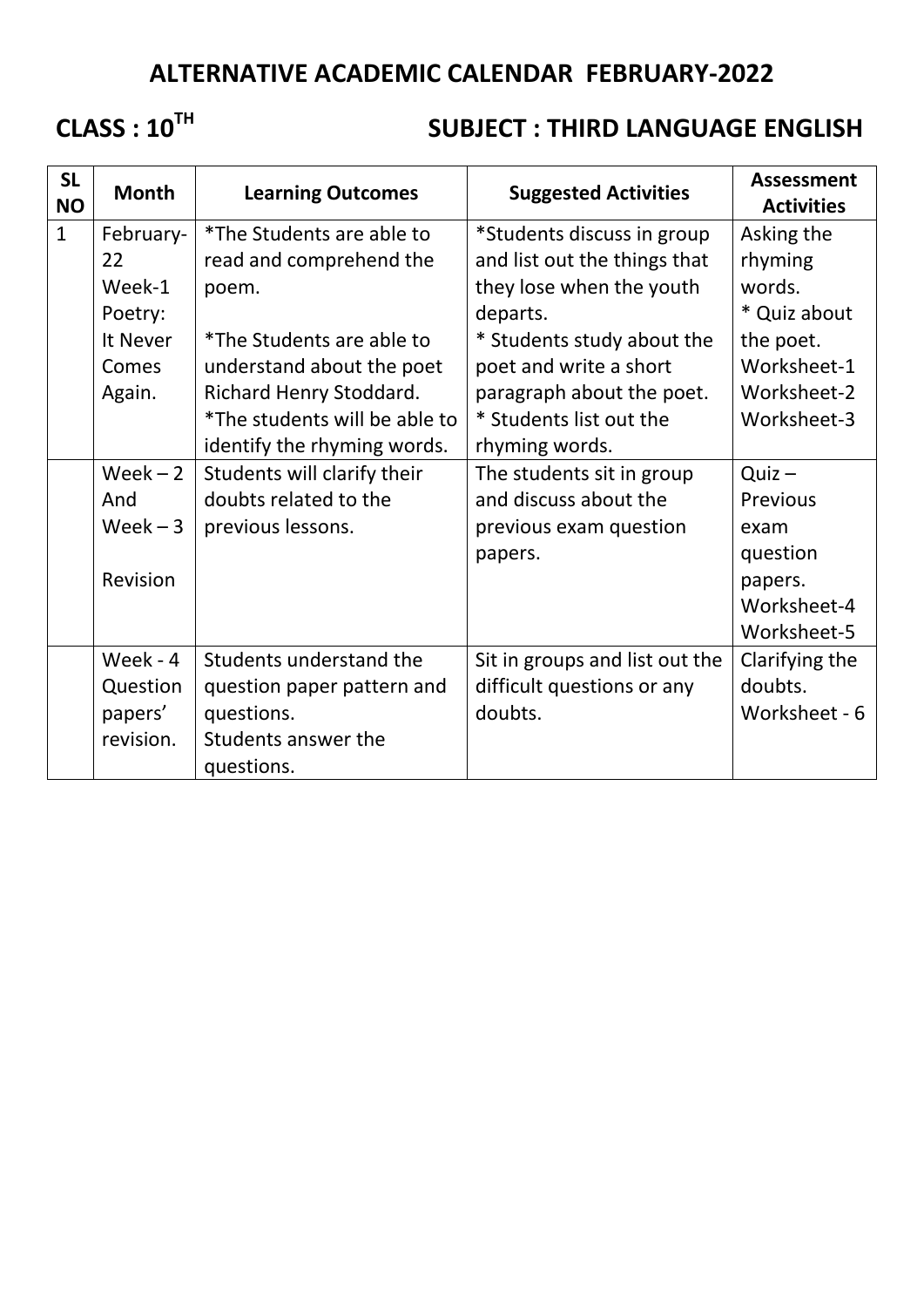### Worksheet $-1$

Richard Henry Stoddard ---1825--Public School of that city---poetry----- literary reviewer-American lyricist. 



List out the rhyming words of the poem.

| Ex: Sweet |  |
|-----------|--|
|           |  |
|           |  |
|           |  |
|           |  |
|           |  |
|           |  |

#### Worksheet  $-3$

Answer the following extract.

'We behold it everywhere

On the earth and in the air'.

a. What does 'it' refer to here?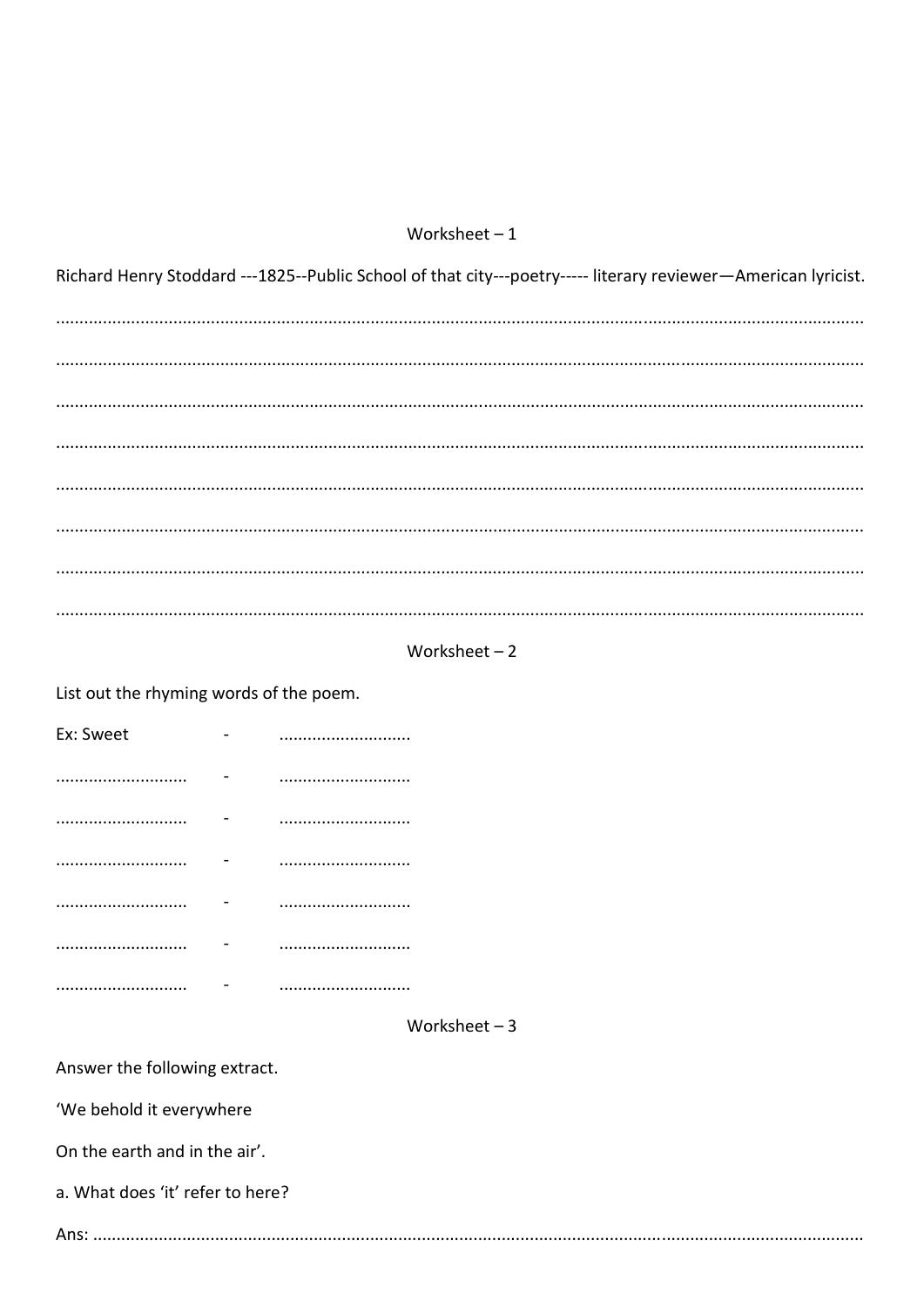| b. Where do we behold it?                               |  |  |  |  |  |  |
|---------------------------------------------------------|--|--|--|--|--|--|
|                                                         |  |  |  |  |  |  |
| c. Why does the poet say so?                            |  |  |  |  |  |  |
|                                                         |  |  |  |  |  |  |
| Worksheet $-4$                                          |  |  |  |  |  |  |
| Change the following sentences into singular to plural. |  |  |  |  |  |  |
| a. The nurse carried a baby.                            |  |  |  |  |  |  |
|                                                         |  |  |  |  |  |  |
| b. The thief stole a knife.                             |  |  |  |  |  |  |
|                                                         |  |  |  |  |  |  |
| c. The potato is a vegetable.                           |  |  |  |  |  |  |
|                                                         |  |  |  |  |  |  |
| d. The ox pulled the cart.                              |  |  |  |  |  |  |
|                                                         |  |  |  |  |  |  |
| Worksheet $-5$                                          |  |  |  |  |  |  |
| Write a letter to your friend about to visit a museum.  |  |  |  |  |  |  |
|                                                         |  |  |  |  |  |  |
| From,<br>Date:                                          |  |  |  |  |  |  |
|                                                         |  |  |  |  |  |  |
|                                                         |  |  |  |  |  |  |
|                                                         |  |  |  |  |  |  |
| To,                                                     |  |  |  |  |  |  |
|                                                         |  |  |  |  |  |  |
|                                                         |  |  |  |  |  |  |
|                                                         |  |  |  |  |  |  |
|                                                         |  |  |  |  |  |  |
|                                                         |  |  |  |  |  |  |
|                                                         |  |  |  |  |  |  |
|                                                         |  |  |  |  |  |  |